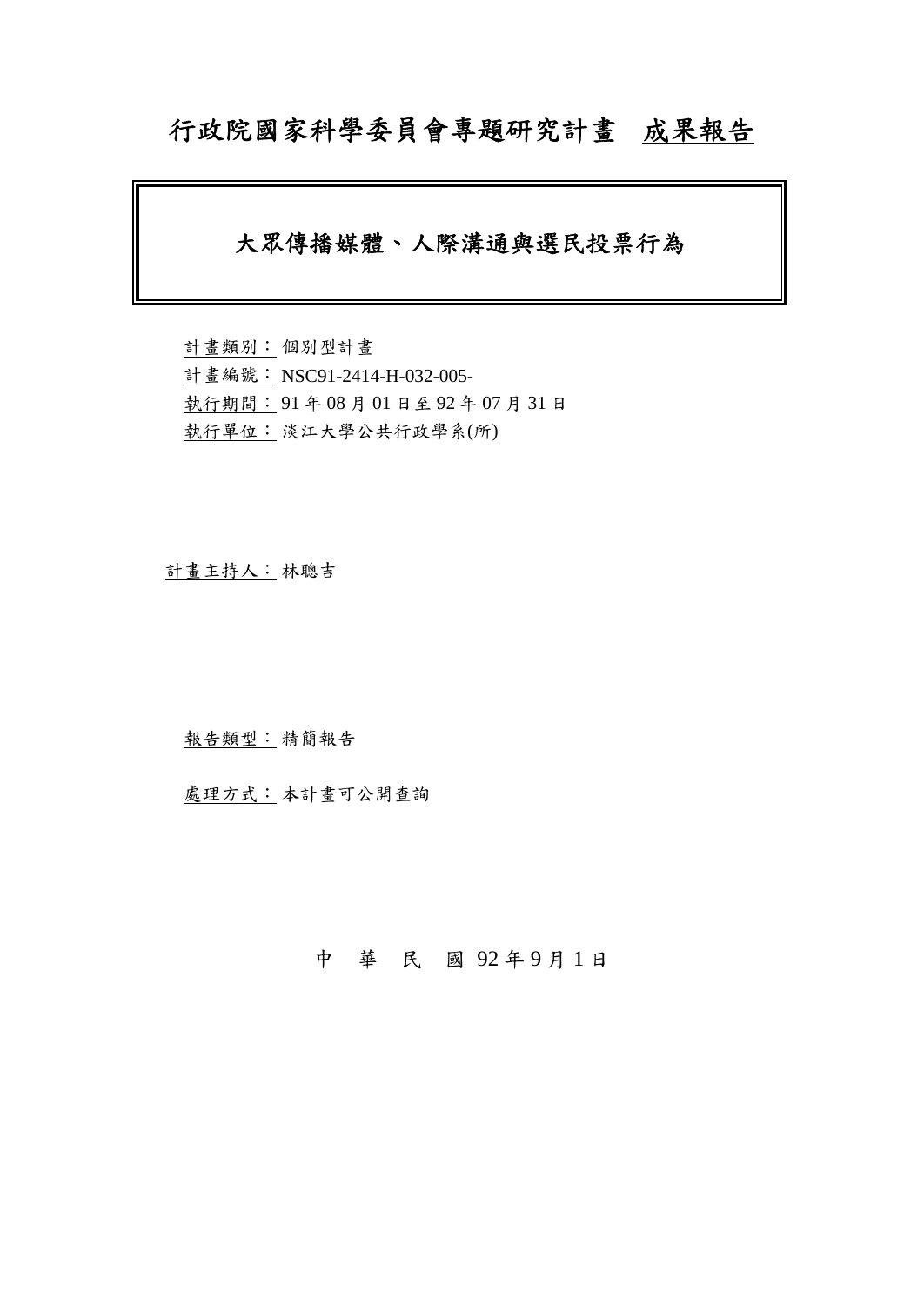大眾傳播媒體、人際溝通與選民投票行為

林聰吉 淡江大學公共行政系助理教授

公元 2000 年的總統大選,無疑是台灣在沂年民主化的進程中,最重要的一 次選舉。在該一選舉中,高度的政治動員、棄保效應的發酵、政治議題的操作以 及新聞報導、民調發佈或競選文宣的影響,都成為決定 2000 年總統大選結果的 變數。過去國內有關選舉研究的文獻,許多皆偏重於影響投票行為的結構性(或 稱長期性)因素,例如地域、族群、教育及政黨認同等。對於上舉針對特定選舉 所發生的短期性因素,則著墨較少。針對此一研究領域的不足,本計畫即擬以 2000 年總統大選為研究個案,由政治傳播理論的角度切入,探究大眾傳播媒體、 人際溝通與選民投票行為的關係。

文獻探討

在早期美國研究選舉的結果顯示:媒體在扮演影響投票行為的角色並不顯 著。相較於其他結構性因素,媒體對於決定選民的投票行為僅具極有限的效果 (limited effect)(Lazarsfeld et al.1944;Berelson et al.1954;Campbell et al.1960;Klapper, 1960)。其主要的功能在於加強選民原有的政治傾向, 但 卻無力改變選民的既定態度。例如,一位民主黨的認同者,在閱讀內容偏向共和 黨的新聞時,可能會無動於衷,甚或質疑其內容的真實性;但是,報導內容若偏 向民主黨,則會進一步強化該民主黨認同者的認同強度。不過隨著大眾傳播媒介 的發達,尤其是電視的大量普及,媒體在選舉過程中的重要性也不容忽視。相對 於媒體的興盛,政黨認同的逐漸式微,則是提供了媒體影響力更大的發揮空間。 在過去,政黨有傳播政治訊息及動員選民的功能。但是當原有社會結構瓦解、人 口流動迅速以及傳統價值改變等因素發生後,個人與政黨的聯繫關係也隨之式 微。媒體的崛起,正好可以取代政黨,成爲個人與候選人競選活動之間有效的媒 介。

 美國學界對於媒體效果的重新檢證,起於 1970 年代初期以 Mccombs 與 Shaw (1972)兩位學者為首,對媒體在設定政治議題重要性的肯定。論者認為,媒體藉 由報導某些議題,而忽略其它議題,就能決定各種議題在公眾議程的重要性。簡 言之,媒體雖然不能決定人們怎麼想 (what to think), 但卻可決定人們想些甚麼 (what to think about)。不過,後來的學者又進一步證實了媒體確也有能力決定人們 怎麼想。例如,預示效果 (priming effect) 與框架效果 (frame effect) 等理論的提 出 ( Berkowitz and Rogers, 1986; Gamson and Lasch, 1983; Iyengar and Kinder, 1987)。這些文獻皆肯定了媒體在型塑個人對外在世界的認知圖像,有著重要的 角色。若將焦點放在媒體與選舉的關聯性上,許多學者也證明了媒體確能有效的 影響個人的選舉行為。Patterson(1980)的研究,針對 Campbell 等人的論點, 做了若干的修正。Patterson 發現:面對新聞報導,具高度政黨認同的選民,往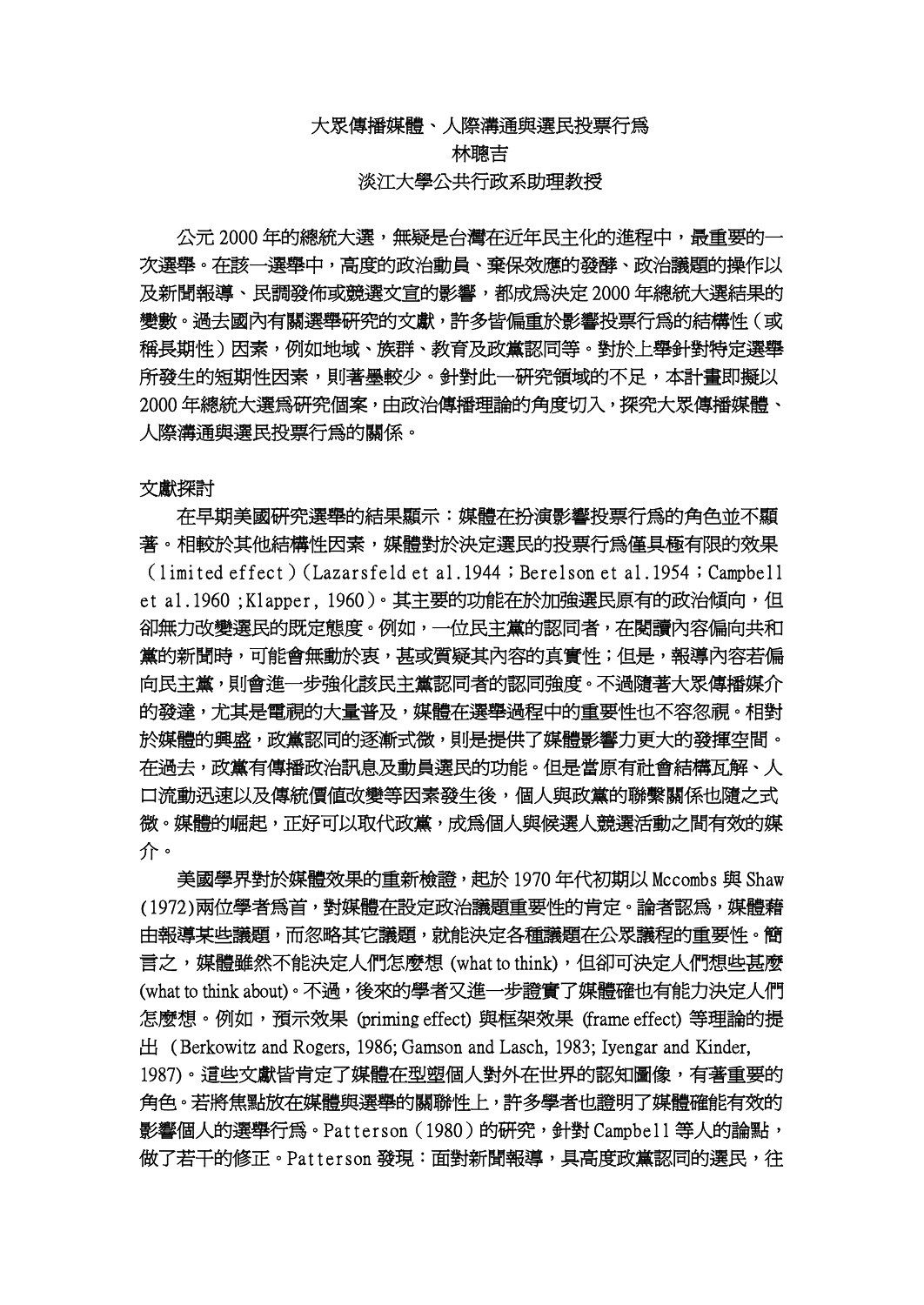往傾向於選擇性的認知外在的資訊;因此,媒體對此類選民只能強化而無法改變 其政治態度。不過,對於低度政黨認同感者或獨立選民而言,媒體卻有極大的操 作空間去改變其政治態度,而且,如前述及,這類的選民正逐漸增加。類似的發 現在許多以實驗法為研究途徑的論著中也得到了證實 (Feldman and Sigelman, 1985; Robinson1979; Rosenberg and McCafferty, 1987)。

當然,媒體所帶來的影響不限於來自新聞報導,競選期間的政治廣告也是頗 具重要性的來源。尤其是已成為競選主流的負面文宣更是學者研究的焦點。許多 文獻皆指出,雖然適度的負面文宣有利於刺激政治動員,但是現今氾濫的負面文 宣已成為政治參與感降低的主因之一。其具體的表徵就是投票率的滑落。因為過 度的(無論是質或量)負面文宣,使得選民對政治產生厭惡感,並加深了對政治 人物的不信任。因此,政治參與的衰退也就不足為奇了(Diamond and Bates,1992; Ansolabehere et al.1993)。其次,透過媒體所發佈的民意調査, 也是影響選舉行為的因素之一。媒體民調往往將焦點置於賽馬式(horse-racing) 的報導,即只報導候選人在競選過程中排名地位的高低;而不去深入探討民調中 有關於政策主張等具有實質內容的問題。此類賽馬式的媒體民調儘管膚淺,確對 選民投票行為產生深刻影響 (Holley, 1991)。

媒體對選民態度及行為的影響,固然已獲許多實證研究的支持;但是,其影 響路徑究竟是直接或者是間接,已成為學者爭議的論題。早期的兩階段傳播理論 (two-step flow communication theory)指出,一般民眾普遍具較低政治興趣 及知識,同時也少有機會接觸媒體。因此,群眾在接收政治資訊時,往往是透過 某些意見領袖的傳達。後者因具高度政治興趣,所以會去積極接觸媒體訊息;同 時也樂於將所得的訊息,加上自己的詮釋,向同儕及親友傳播(Lazarsfeld et a1.1944)。上述理論否定了媒體影響力的直接效果,其說法並不為奇,因為其提 出者正是早期持媒體效果有限論的學者們。不過近期的研究者並不排斥媒體具間 接影響效果的假設;他們所強調的是,媒體的間接與直接效果應該是並存的

(Gamson,1992;Lenart,1994)。有別於兩階段傳播論中所強調意見領袖的角色, Gamson 等人都認為人際溝通是媒體傳播與個人形成政治態度的中介變項。論者 認為,媒體的普及,使得民眾獲得豐富的資訊。而人們往往會藉由與同儕或親友 的討論,去自行過濾與詮釋所接收的訊息,並進一步形成政治態度與行爲。早期 學者所標舉意見領袖的重要性也相對不重要了。

研究問題與假設

由前述的文獻探討中,我們可以獲致兩個簡短的結論。第一,媒體對選民的 態度與行為確有其顯著的影響力,而其影響的方式有間接及直接兩種途徑。第 二,就間接的途徑而言,主要是選民透過人際的溝通,去過濾和詮釋媒體訊息。

上述的理論是否能用來解釋台灣公元 2000 年總統大選的選民行為?這正是 本計畫所欲關注的研究問題。針對此一題目,過去國內相關的文獻並不多。翁秀 琪與孫秀蕙(1994)以 1993 年縣市長選舉為研究對象發現:接觸不同媒體的選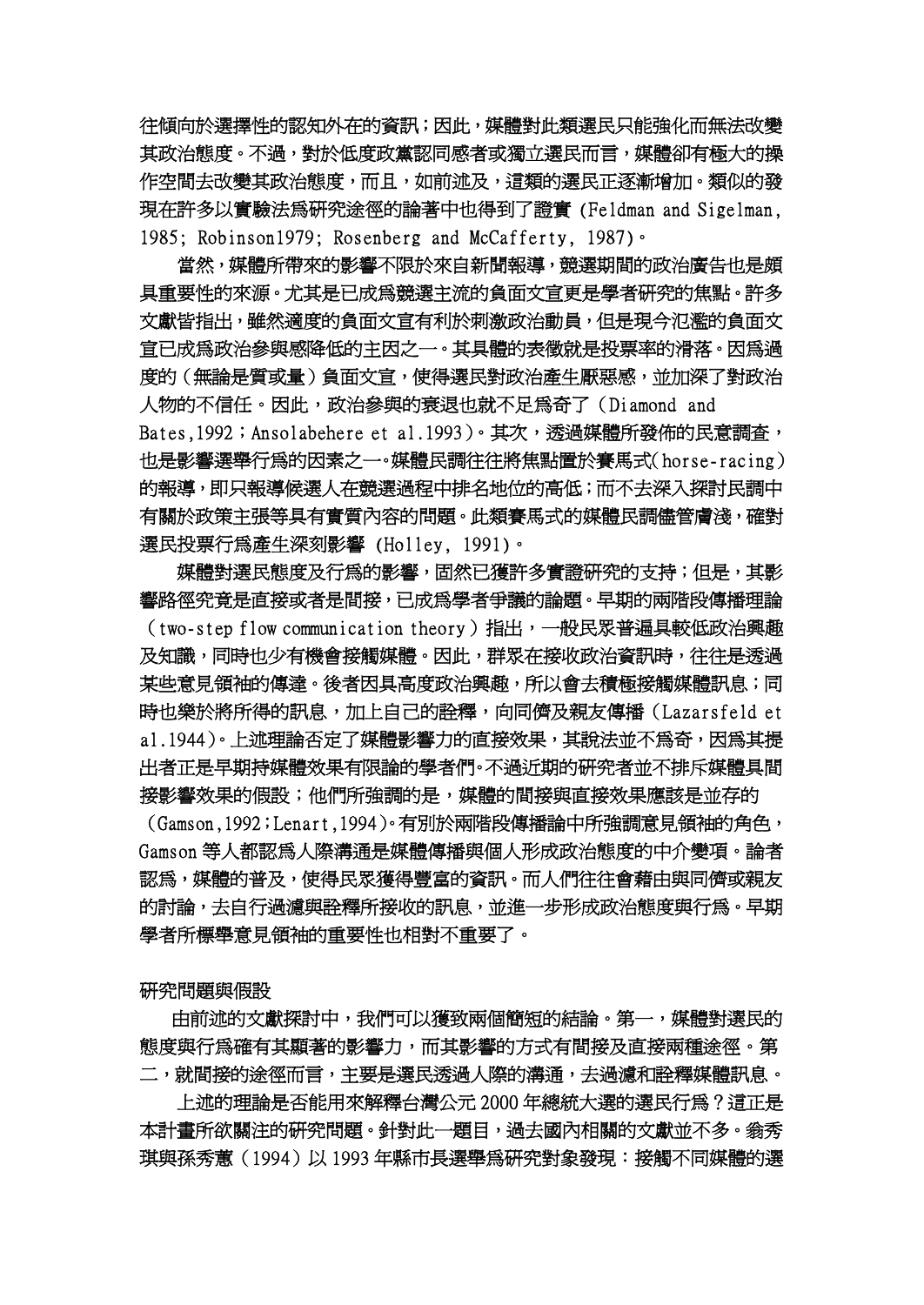民在政黨偏好與投票行為上有顯著差異。三家無線電視台(台視、中視、華視) 或兩大報(聯合、中時)的閱聽眾,在政黨偏好與投票行為方面較傾向國民黨與 新黨。至於閱讀自立、自由、台時與民眾的讀者則偏好並支持民進黨。

上述研究利用調査資料中的相關變項,用交叉分析歸納出媒體使用者與其政 治態度和行為的顯著相關性(correlativity)。至於媒體、人際溝通對選舉行為 影響力的評估,黃秀端在一篇以選民參與競選活動為論題的研究則有所觸及。利 用 1994 年省市長選舉的調査資料,黃秀端以迴歸分析證實「討論選舉」、「注意 選舉新聞」與「收聽地下電台」三個變項皆對選民在選舉期間的政治參與有顯著 的影響;儘管在統計意義的顯著程度上,「注意選舉新聞」的影響力較其他二種 變項弱了許多 (黃秀端, 1995: 62-63)。

本計劃將檢證下述三項假設:

- (一) 媒體的使用、政黨認同的強弱與投票選擇三者確有關聯性。對於低度 政黨認同感者,若媒體傳播的資訊不利於該類選民原認同的政黨,則 這些具低度政黨認同的選民,將可能改變其政治態度,進而選擇他黨 的候選人。
- (二) 除了直接的影響外,媒體資訊對選民行為也有間接的影響,此類影響 是透過人際溝通來扮演中介變項的角色。
- (三) 在人際溝通的網絡中,人們不一定會只和其政治態度相近的人溝通; 此外,在鄰居、朋友、同事、親戚及家人等人際網絡中,個人與朋友 或同事討論政治事務的機會最爲頻繁。

研究方法與資料

 本計畫將以政治大學選舉研究中心所執行的「跨世紀總統選舉中選民投票行 為的科際整合研究」為研究資料。就前述第一項假設而言,若僅用普查資料實無 法檢驗其成立與不,必須配合媒體的內容分析。由於資源有限,本計書不擬去一 一分析幾個主要平面及電子媒體的報導內容,而將利用既有的研究成果來輔助驗 証第一項假設。羅文輝與黃葳葳曾針對六家公民營報紙 **(**聯合、中時、自由、中 央、新生、中華),在報導 2000 年總統選舉新聞之公正性進行比較分析。結果發 現 **:** 以擁有絕大多數市場佔有率的三家私有報紙而言,其中較引人注目的是,聯 合報的整體報導有利於宋張配;相對地,自由時報的報導則明顯不利於宋張配 **(**羅 文輝與黃葳葳**, 2000: 11-12)**。此外,筆者以聯合報、中國時報及自由時報對興票案 的報導進行的內容分析則發現 **:** 前兩報的報導尚稱持平,但自由時報卻大量地刊 登了明顯不利於宋楚瑜的社論、評論與新聞分析,其論據方向有利、中立與不利 於宋楚瑜的比例分別為 0%、7%和 93% (林聰吉, 2001)。以上述的研究成果為基 礎,本假設實際上將縮小範圍,檢證閱讀自由時報的親民黨的認同者,是否因認 同程度的強弱,而影響其原有的政治傾向與行為。

其次, 在第二項假設中, 除了前所述及人際溝通將列為中介變項外, 其他因素, 例如教育程度、性別、年齡、政治興趣、政治知識和政治效能感等也將納為自變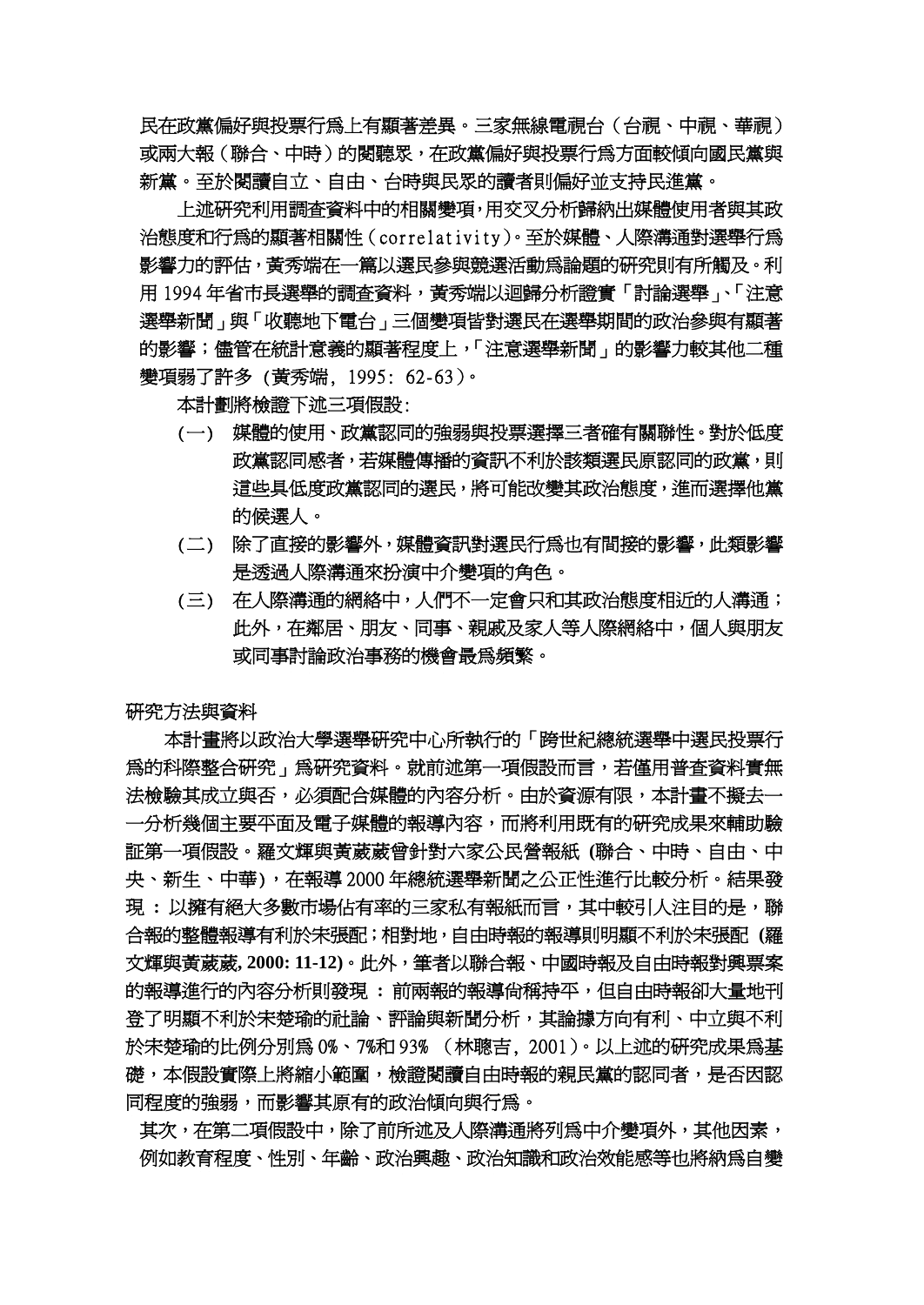項。希望在控制這些變數後,媒體、人際網絡與投票行為等三者的關係能進一步 被釐清。

#### 研究發現

透過調查資料的檢驗,本研究發現第一項假設獲得證實。媒體報導之內容 確能改變低度政黨認同者的投票取向。其次,就第二項假設而言,媒體資訊對選 民行為的間接影響亦得到證實。其他變項,包括政治興趣、政治知識和政治效能 感等,則與選民參與投票的意願有明顯的正相關。最後,有關個人人際溝通網絡 的假設則部分得到肯定。人們並不只限於和其政治態度相近的人溝通;多數選民 亦會與其政治意見相左者交換意見。此外,在鄰居、朋友、同事、親戚及家人等 人際網絡中,個人與所有網絡的接觸頻率並無顯著差異;此一發現與原假設有所 不同。

## 參考書目

### 英文書目

- Ansolabehere, Stephen, Roy Behr, and Shanto Iyengar, eds. 1993. *The Media Game: American Politics in the Television Age*. New York: Macmillan.
- **Berelson, Bernard, Paul Lazarsfeld, and William McPhee. 1954.** *Voting: A Study of Opinion Formation in a Presidential Campaign***. Chicago: University of Chicago Press.**
- **Berkowitz, L. and K. Rogers. 1986. "A Priming Effect Analysis of Media Influences," in J. Bryant and D. Zillmann, eds.,** *Perspectives on Media Effect***, pp. 57-81. Hillsdale, NJ: Lawrence Erlbaum Associates.**
- **Campbell, Angus, Philip E. Converse, Warren E. Miller, and Donald E. Stokes. 1960.** *The American Voter***. New York: Wiley.**
- **Diamond, Edwin and Stephen Bates. 1992. The Spot. Cambridge, MA: MIT Press.**
- Feldman, Stanley and Lee Sigelman. 1985. "The Political Impact of Prime Time **Television,"** *Journal of Politics* **, no. 47, pp.556-78.**
- **Gamson, W. A. and K. E. Lasch.1983. "The Political Culture of Social Welfare Policy," in S. Spiro and E. Yuchtman-Yaar, eds.,** *Evaluating the Welfare State: Social and Political Perspective***. pp. 397-415. New York: Academic Press.**

**Gamson, William A. 1992.** *Talking Politics***. Cambridge: Cambridge University Press.**

**Holley, Jack K. 1991. "The Press and Political Polling," in Paul J. Lavrakas and Jack K. Holley eds.** *Polling and Presidential Election Coverage***, pp.215-37. Newbury Park, CA: Sage.**

**Iyengar, Shanto. 1991.** *Is Anyone Responsible? How Television Frames Political*